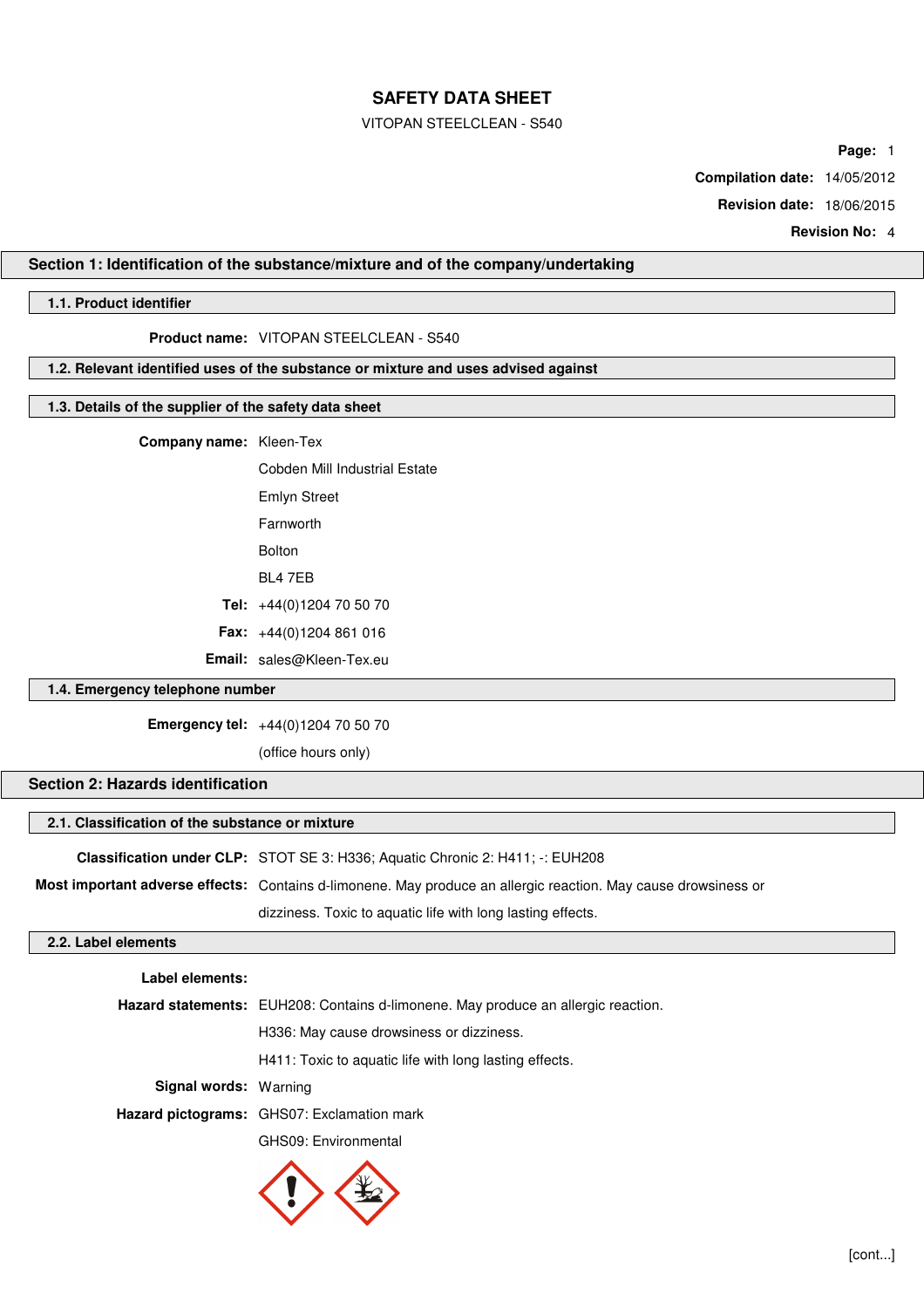### VITOPAN STEELCLEAN - S540

**Page:** 2

**Precautionary statements:** P261: Avoid breathing dust/fumes/gas/mist/vapours/spray. P271: Use only outdoors or in a well-ventilated area. P273: Avoid release to the environment. P304+340: IF INHALED: Remove person to fresh air and keep comfortable for breathing.

P312: Call a POISON CENTER/doctor//if you feel unwell.

P391: Collect spillage.

# **2.3. Other hazards**

**PBT:** This product is not identified as a PBT/vPvB substance.

# **Section 3: Composition/information on ingredients**

# **3.2. Mixtures**

### **Hazardous ingredients:**

WHITE SPIRIT - REACH registered number(s): 01-2119458049-33-0000

| <b>EINECS</b> | CAS        | PBT / WEL | <b>CLP Classification</b>                                                                          | Percent |
|---------------|------------|-----------|----------------------------------------------------------------------------------------------------|---------|
| 919-446-0     | 64742-88-7 |           | Asp. Tox. 1: H304; Aquatic Chronic 2:<br>H411; Flam. Liq. 3: H226; STOT SE 3:<br>' H336: -: EUH066 | 50-70%  |

# D-LIMONENE

| 227-813-5 | 5989-27-5 | Flam. Lig. 3: H226; Skin Irrit. 2: H315; | <1% |
|-----------|-----------|------------------------------------------|-----|
|           |           | Skin Sens. 1: H317; Aquatic Acute 1:     |     |
|           |           | H400; Aquatic Chronic 1: H410            |     |

#### **Section 4: First aid measures**

| 4.1. Description of first aid measures |                                                                                                        |  |
|----------------------------------------|--------------------------------------------------------------------------------------------------------|--|
|                                        | <b>Skin contact:</b> Remove all contaminated clothes and footwear immediately unless stuck to skin.    |  |
|                                        | Drench the affected skin with running water for 10 minutes or longer if substance is still             |  |
|                                        | on skin. Consult a doctor.                                                                             |  |
|                                        | Eye contact: Bathe the eye with running water for 15 minutes. Consult a doctor.                        |  |
|                                        | Ingestion: Wash out mouth with water. Do not induce vomiting. If conscious, give half a litre of water |  |
|                                        | to drink immediately. Consult a doctor.                                                                |  |
|                                        | <b>Inhalation:</b> Remove casualty from exposure ensuring one's own safety whilst doing so. Consult a  |  |
|                                        | doctor.                                                                                                |  |
|                                        | 4.2. Most important symptoms and effects, both acute and delayed                                       |  |
|                                        | Skin contact: There may be irritation and redness at the site of contact.                              |  |
|                                        | Eye contact: There may be irritation and redness. The eyes may water profusely.                        |  |
|                                        | Ingestion: There may be soreness and redness of the mouth and throat. Nausea and stomach               |  |
|                                        | pain may occur. There may be vomiting.                                                                 |  |
|                                        | <b>Inhalation:</b> There may be irritation of the throat with a feeling of tightness in the chest.     |  |
|                                        | Delayed / immediate effects: Immediate effects can be expected after short-term exposure.              |  |
|                                        |                                                                                                        |  |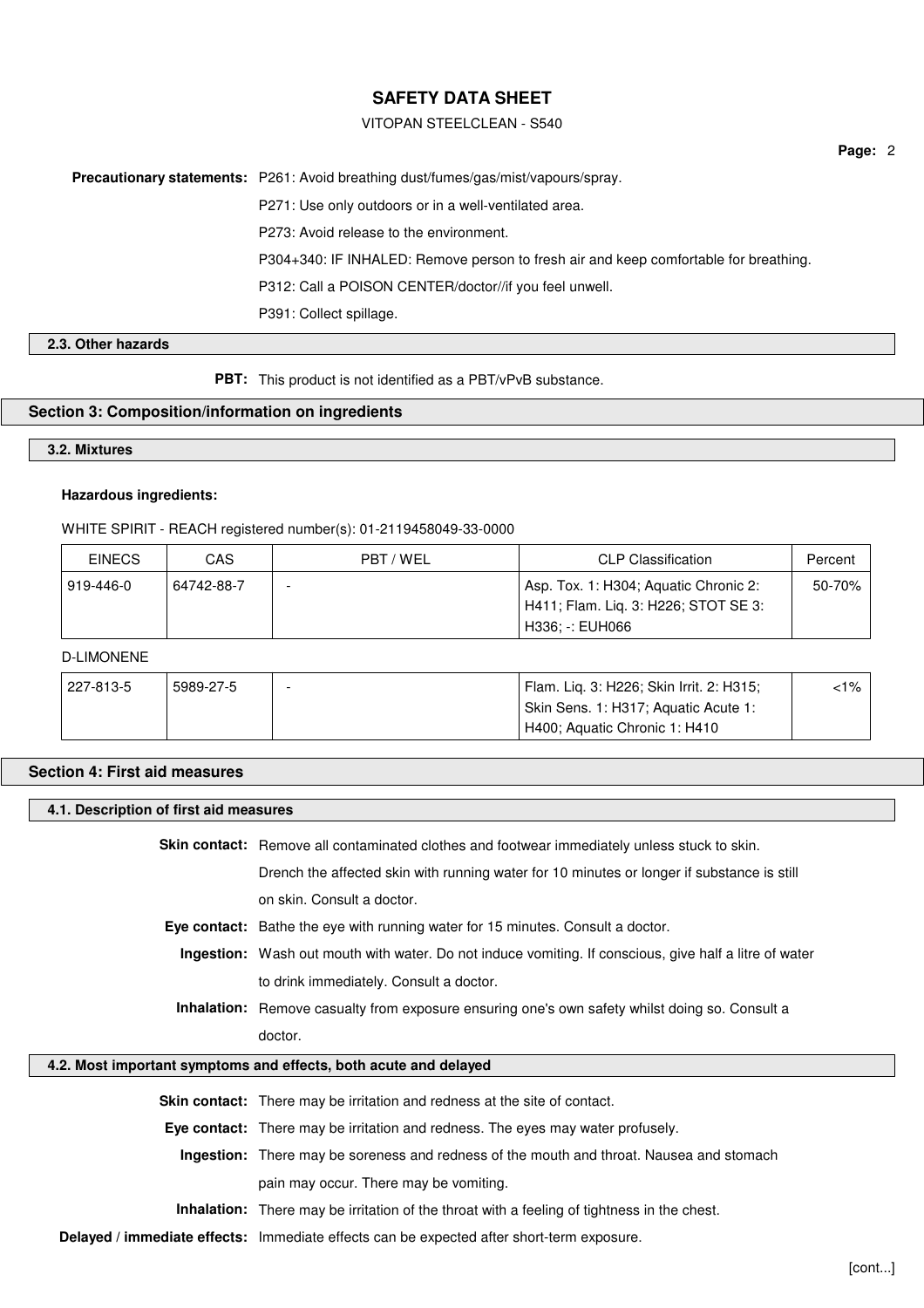#### VITOPAN STEELCLEAN - S540

### **4.3. Indication of any immediate medical attention and special treatment needed**

#### **Immediate / special treatment:** Not applicable.

#### **Section 5: Fire-fighting measures**

#### **5.1. Extinguishing media**

**Extinguishing media:** Suitable extinguishing media for the surrounding fire should be used. Use water spray

to cool containers.

#### **5.2. Special hazards arising from the substance or mixture**

**Exposure hazards:** In combustion emits toxic fumes.

#### **5.3. Advice for fire-fighters**

**Advice for fire-fighters:** Wear self-contained breathing apparatus. Wear protective clothing to prevent contact with skin and eyes.

# **Section 6: Accidental release measures**

#### **6.1. Personal precautions, protective equipment and emergency procedures**

**Personal precautions:** Refer to section 8 of SDS for personal protection details. If outside do not approach from downwind. If outside keep bystanders upwind and away from danger point. Mark out the contaminated area with signs and prevent access to unauthorised personnel. Turn leaking containers leak-side up to prevent the escape of liquid.

#### **6.2. Environmental precautions**

**Environmental precautions:** Do not discharge into drains or rivers. Contain the spillage using bunding.

### **6.3. Methods and material for containment and cleaning up**

**Clean-up procedures:** Absorb into dry earth or sand. Transfer to a closable, labelled salvage container for

disposal by an appropriate method.

**6.4. Reference to other sections**

**Reference to other sections:** Refer to section 8 of SDS.

# **Section 7: Handling and storage**

**7.1. Precautions for safe handling**

**Handling requirements:** Avoid direct contact with the substance. Ensure there is sufficient ventilation of the area.

Do not handle in a confined space. Avoid the formation or spread of mists in the air.

#### **7.2. Conditions for safe storage, including any incompatibilities**

**Storage conditions:** Store in a cool, well ventilated area. Keep container tightly closed. The floor of the

storage room must be impermeable to prevent the escape of liquids.

#### **7.3. Specific end use(s)**

**Specific end use(s):** No data available.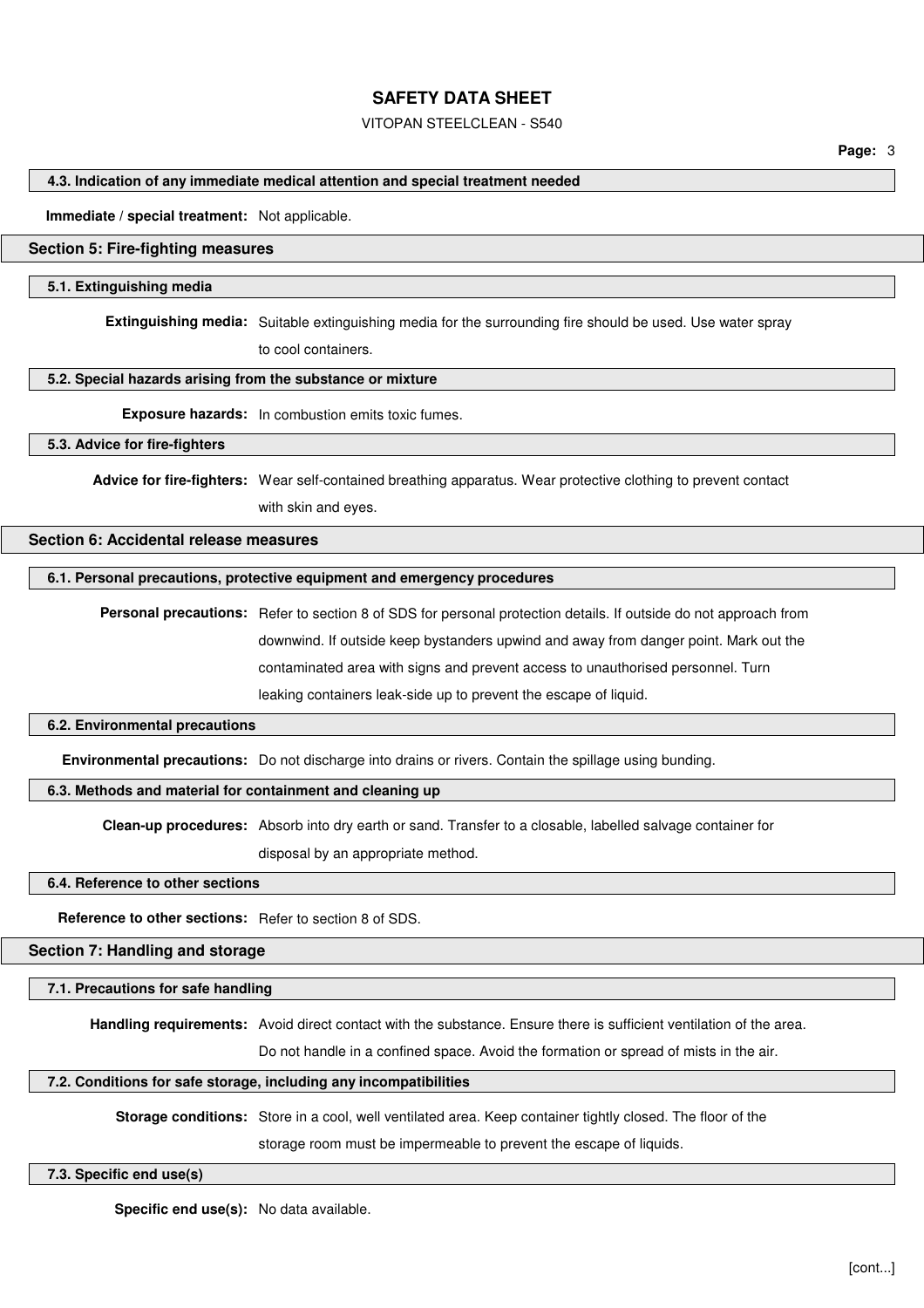#### VITOPAN STEELCLEAN - S540

**Page:** 4

# **Section 8: Exposure controls/personal protection**

#### **8.1. Control parameters**

#### **Hazardous ingredients:**

## **WHITE SPIRIT**

#### **Workplace exposure limits: Respirable dust Respirable dust**

| State | 8 hour TWA         | 15 min. STEL | 8 hour TWA | 15 min. STEL |
|-------|--------------------|--------------|------------|--------------|
| EU    | $350 \text{ mg/m}$ |              |            |              |

#### **DNEL/PNEC Values**

**DNEL / PNEC** No data available.

### **8.2. Exposure controls**

| <b>Engineering measures:</b> Ensure there is sufficient ventilation of the area. The floor of the storage room must be |  |
|------------------------------------------------------------------------------------------------------------------------|--|
| impermeable to prevent the escape of liquids.                                                                          |  |
| <b>Respiratory protection:</b> Self-contained breathing apparatus must be available in case of emergency.              |  |
| <b>Hand protection:</b> Impermeable gloves.                                                                            |  |
| <b>Eye protection:</b> Safety glasses. Ensure eye bath is to hand.                                                     |  |
| <b>Skin protection:</b> Impermeable protective clothing.                                                               |  |

# **Section 9: Physical and chemical properties**

## **9.1. Information on basic physical and chemical properties**

| <b>State: Liquid</b>                  |                                    |
|---------------------------------------|------------------------------------|
| <b>Colour: Blue</b>                   |                                    |
|                                       | <b>Odour:</b> Characteristic odour |
| <b>Solubility in water:</b> Insoluble |                                    |
|                                       |                                    |

**Also soluble in:** Most organic solvents. **Viscosity:** Non-viscous **Relative density:** 0.8

#### **9.2. Other information**

**Other information:** No data available.

## **Section 10: Stability and reactivity**

**10.1. Reactivity**

**Reactivity:** Stable under recommended transport or storage conditions.

**10.2. Chemical stability**

**Chemical stability:** Stable under normal conditions.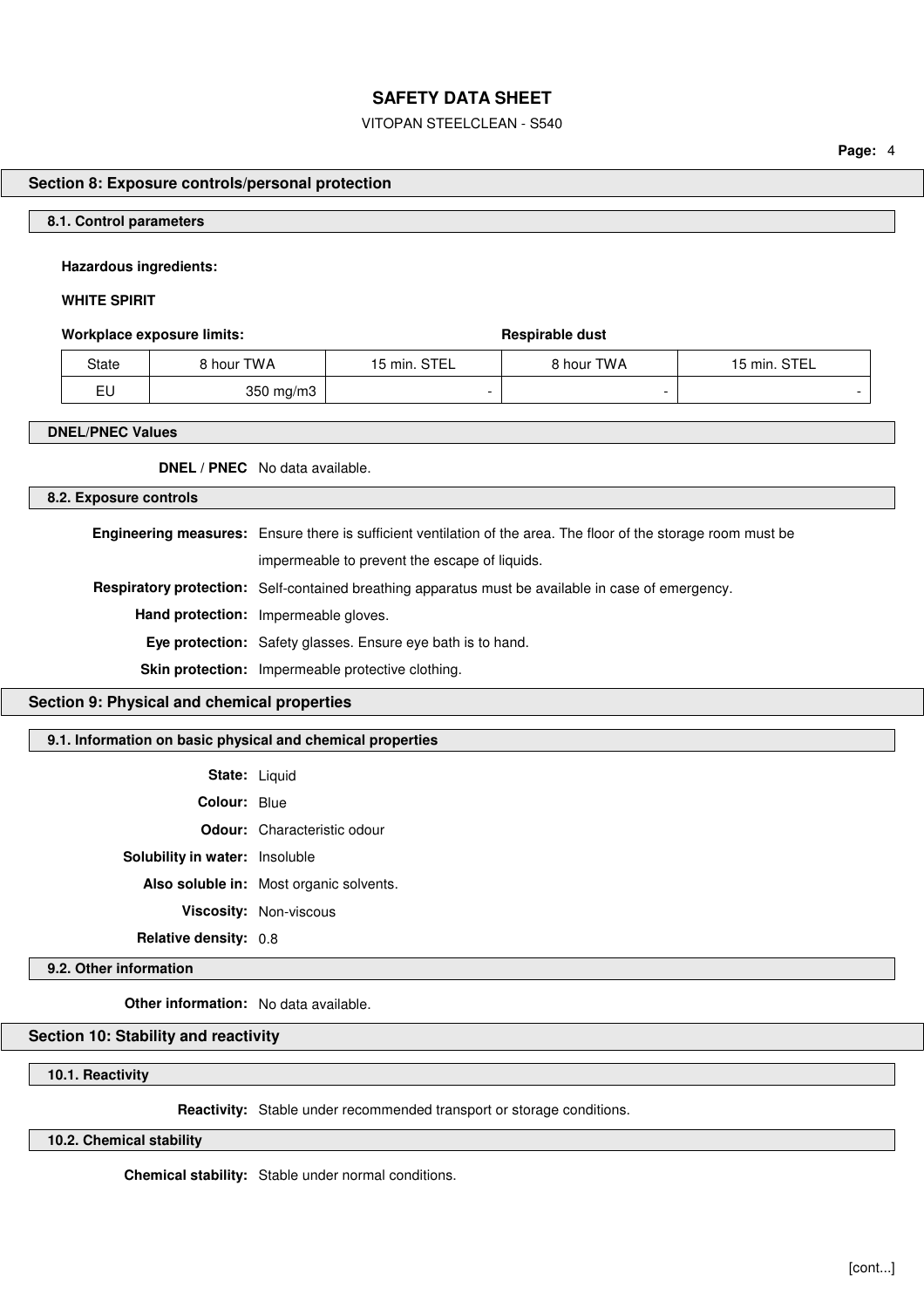## VITOPAN STEELCLEAN - S540

#### **10.3. Possibility of hazardous reactions**

**Hazardous reactions:** Hazardous reactions will not occur under normal transport or storage conditions.

Decomposition may occur on exposure to conditions or materials listed below.

#### **10.4. Conditions to avoid**

**Conditions to avoid:** Heat.

#### **10.5. Incompatible materials**

**Materials to avoid:** Strong oxidising agents. Strong acids.

#### **10.6. Hazardous decomposition products**

**Haz. decomp. products:** In combustion emits toxic fumes.

### **Section 11: Toxicological information**

**11.1. Information on toxicological effects**

#### **Hazardous ingredients:**

#### **D-LIMONENE**

| ORL | <b>MUS</b> | LD50 | 5600 | mg/kg |
|-----|------------|------|------|-------|
| ORL | <b>RAT</b> | LD50 | 4400 | mg/kg |
| SCU | <b>MUS</b> | LD50 | 3170 | mg/kg |

#### **Relevant hazards for substance:**

| Hazard                             | Route | Basis                 |
|------------------------------------|-------|-----------------------|
| $\sim$<br>T-single exposure<br>- - |       | Hazardous: calculated |

**Symptoms / routes of exposure**

**Skin contact:** There may be irritation and redness at the site of contact.

**Eye contact:** There may be irritation and redness. The eyes may water profusely.

**Ingestion:** There may be soreness and redness of the mouth and throat. Nausea and stomach pain may occur. There may be vomiting.

**Inhalation:** There may be irritation of the throat with a feeling of tightness in the chest.

**Delayed / immediate effects:** Immediate effects can be expected after short-term exposure.

## **Section 12: Ecological information**

**12.1. Toxicity**

**Ecotoxicity values:** No data available.

### **12.2. Persistence and degradability**

**Persistence and degradability:** Not biodegradable.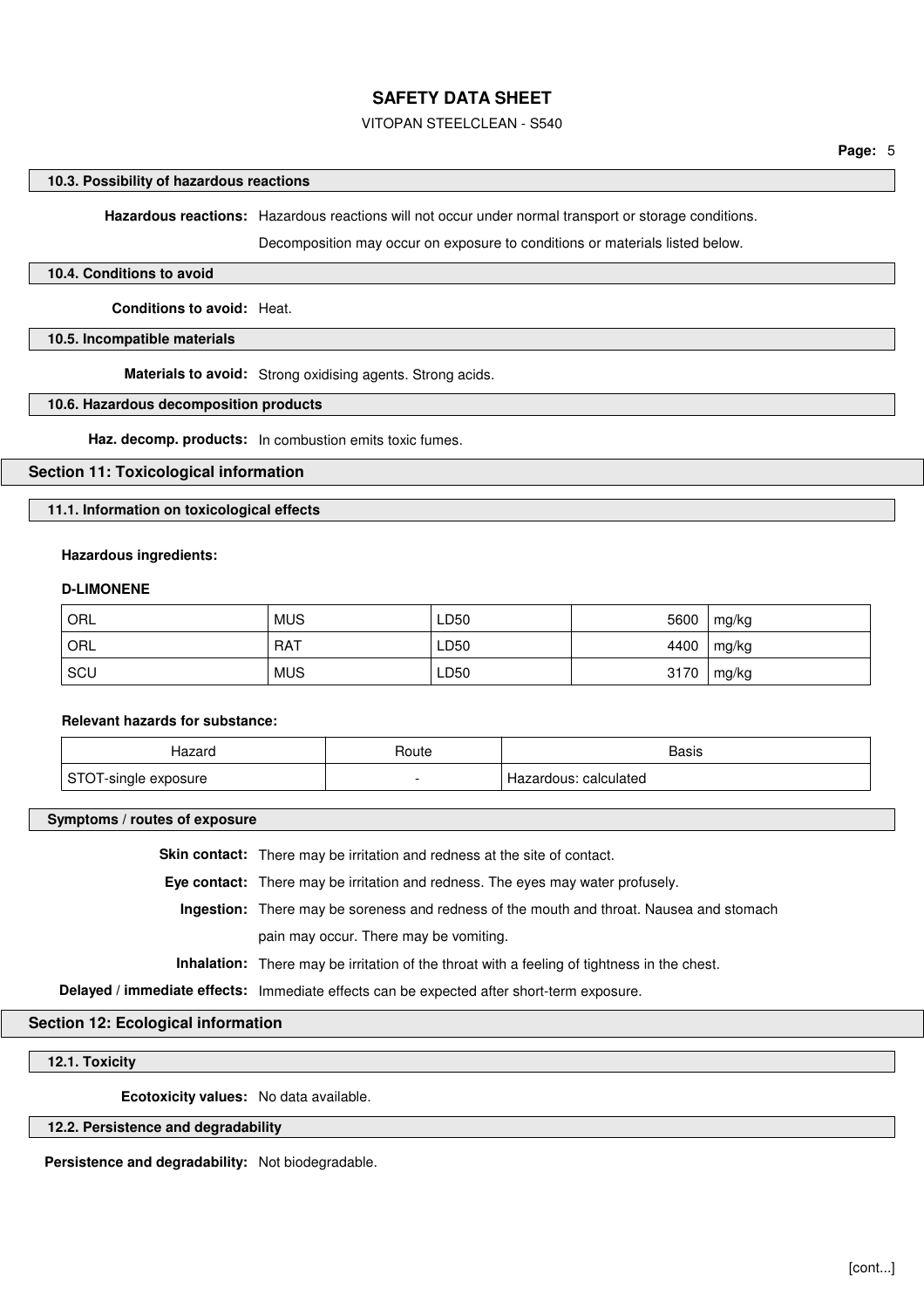### VITOPAN STEELCLEAN - S540

**Page:** 6

#### **12.3. Bioaccumulative potential**

**Bioaccumulative potential:** Bioaccumulation potential.

## **12.4. Mobility in soil**

**Mobility:** Readily absorbed into soil.

#### **12.5. Results of PBT and vPvB assessment**

**PBT identification:** This product is not identified as a PBT/vPvB substance.

**12.6. Other adverse effects**

**Other adverse effects:** Toxic to aquatic organisms. Toxic to soil organisms.

#### **Section 13: Disposal considerations**

#### **13.1. Waste treatment methods**

**Disposal operations:** Transfer to a suitable container and arrange for collection by specialised disposal

company.

**NB:** The user's attention is drawn to the possible existence of regional or national

regulations regarding disposal.

#### **Section 14: Transport information**

## **14.1. UN number**

**UN number:** UN3082

**14.2. UN proper shipping name**

**Shipping name:** ENVIRONMENTALLY HAZARDOUS SUBSTANCE, LIQUID, N.O.S.

**14.3. Transport hazard class(es)**

**Transport class:** 9

**14.4. Packing group**

**Packing group:** III

**14.5. Environmental hazards**

**Environmentally hazardous:** Yes **Marine pollutant:** No marine pollutant: No

**14.6. Special precautions for user**

**Special precautions:** No special precautions.

**Tunnel code:** E

**Transport category:** 3

## **Section 15: Regulatory information**

**15.1. Safety, health and environmental regulations/legislation specific for the substance or mixture**